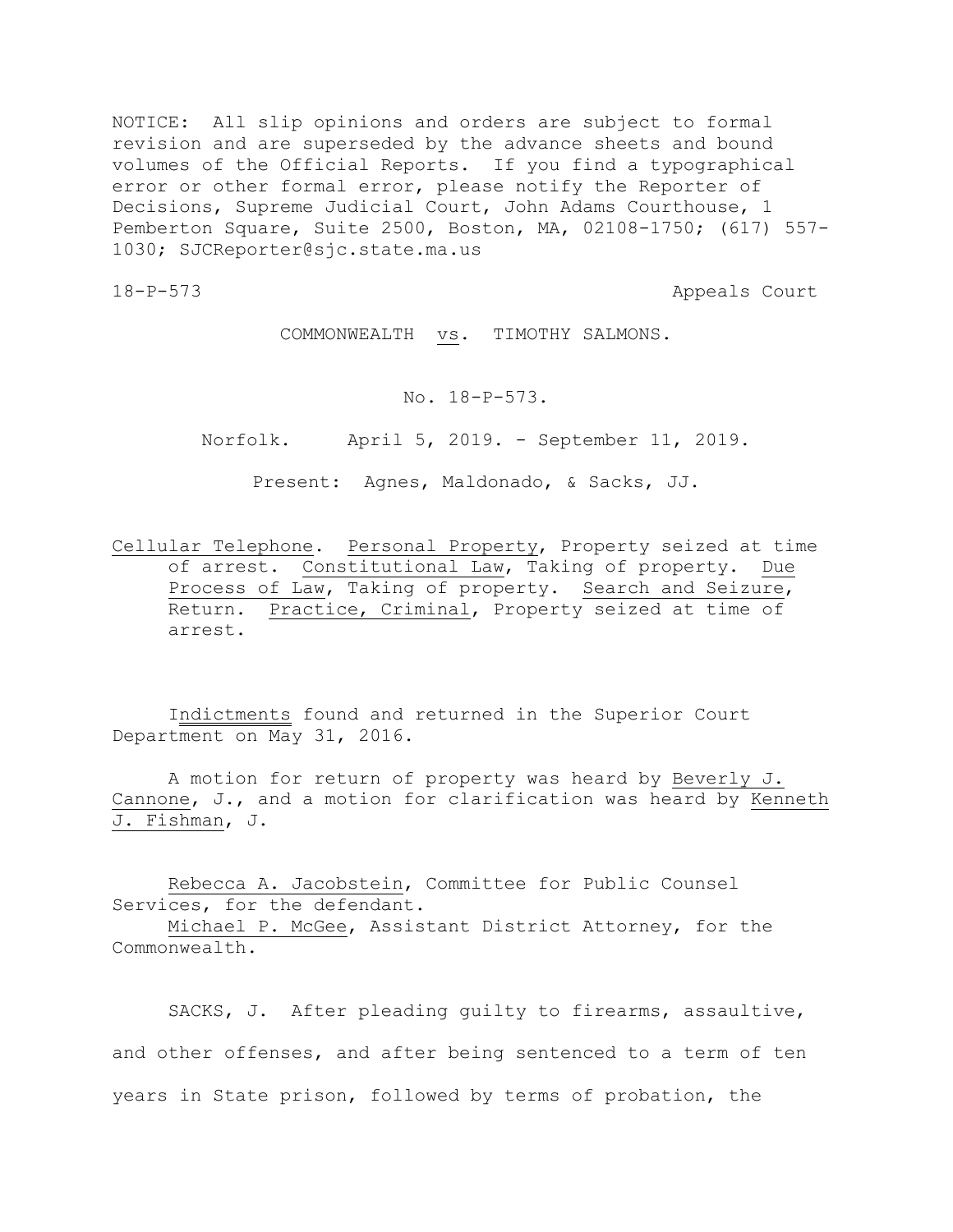defendant sought the return of his three cell phones, which police had unlawfully seized without a warrant from the apartment in which he was arrested. A Superior Court judge ordered their return to the defendant's designated representative, but another judge subsequently allowed the Commonwealth's request to first "wipe" all data from two of the cell phones in order to erase two video recordings (videos) (one of which was sexually explicit) and some photographs of the victim. The defendant appealed. We conclude that the judge erred in these circumstances in ordering the cell phones wiped before their return.

Background. In February of 2016, police responded to an apartment in Braintree to investigate a report of a domestic altercation. The victim allowed the police into her apartment, where they found the defendant and arrested him for assault and battery and related charges. The victim told officers that she had been in a "dating relationship" with the defendant since Christmas. The officers observed drug paraphernalia in plain view, and they obtained the victim's permission to search the apartment. They found no drugs but seized the paraphernalia and the defendant's three cell phones. Further investigation resulted in the seizure of a sawed-off shotgun from the defendant's grandmother's apartment. Conversations reported by the victim and overheard on a recorded telephone line at the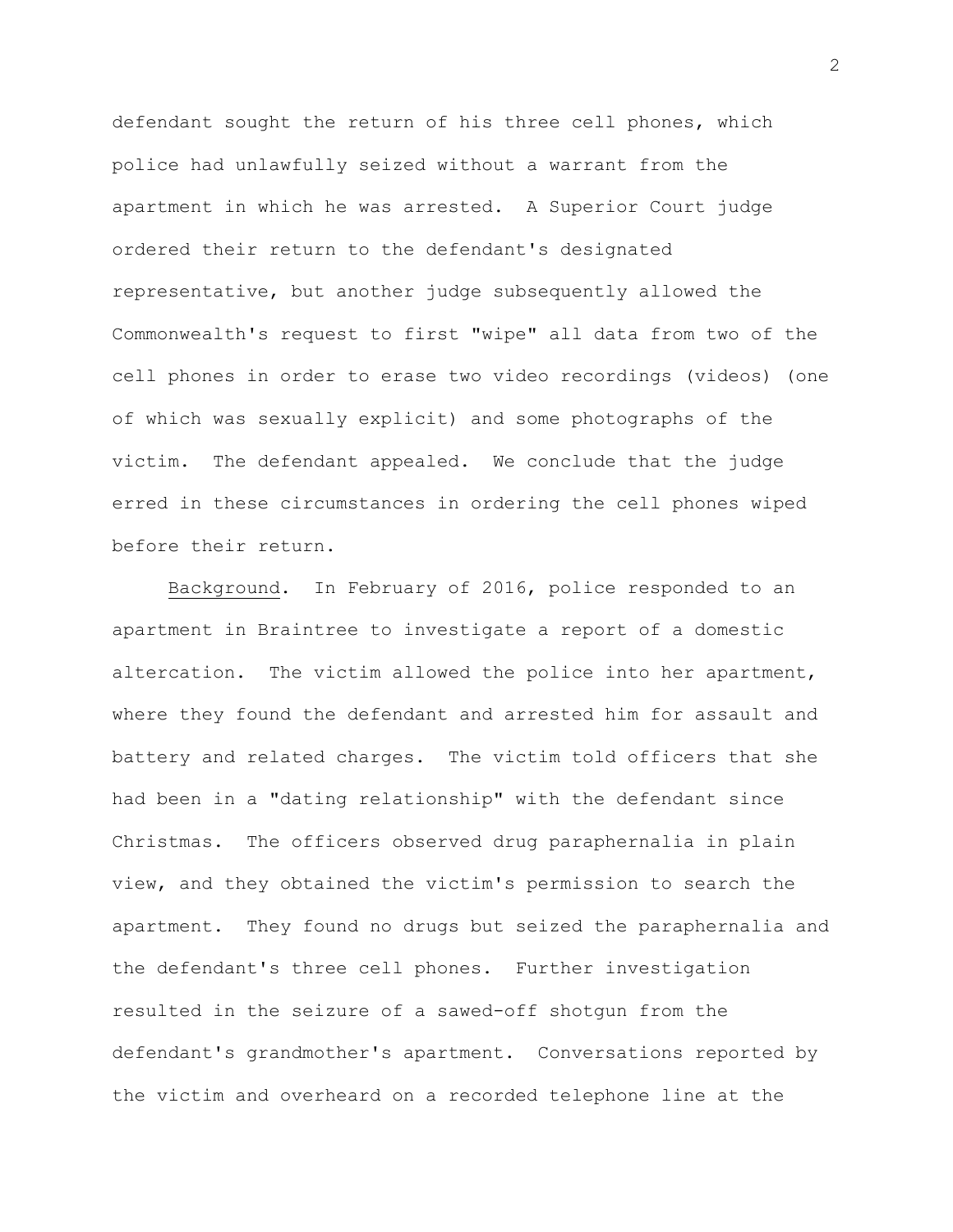police station suggested that the defendant was attempting to intimidate the victim to discourage her from cooperating with the police.

Six months after the cell phones were seized, police applied for and obtained a warrant to search them for evidence of drug offenses. Shortly thereafter, the Supreme Judicial Court decided in Commonwealth v. White, 475 Mass. 583, 590-591 (2016), that probable cause to seize or search a cell phone requires, among other things, "information establishing the existence of particularized evidence likely to be found there." The court further ruled that, when a cell phone or other item is seized without a warrant and police later obtain a warrant to search it, the search is unreasonable unless the Commonwealth shows, among other things, "that the delay between the seizure and the filing of the application for a search warrant was reasonable." Id. at 593.

Based on White, the defendant here moved in November of 2016 to suppress the evidence found in the search of his cell phones. The Commonwealth did not oppose the motion, and a judge allowed it.<sup>1</sup>

<sup>&</sup>lt;sup>1</sup> As the prosecutor later explained, "after [White] came out, [the Commonwealth] agreed that it should be suppressed [based on] the way that they were seized."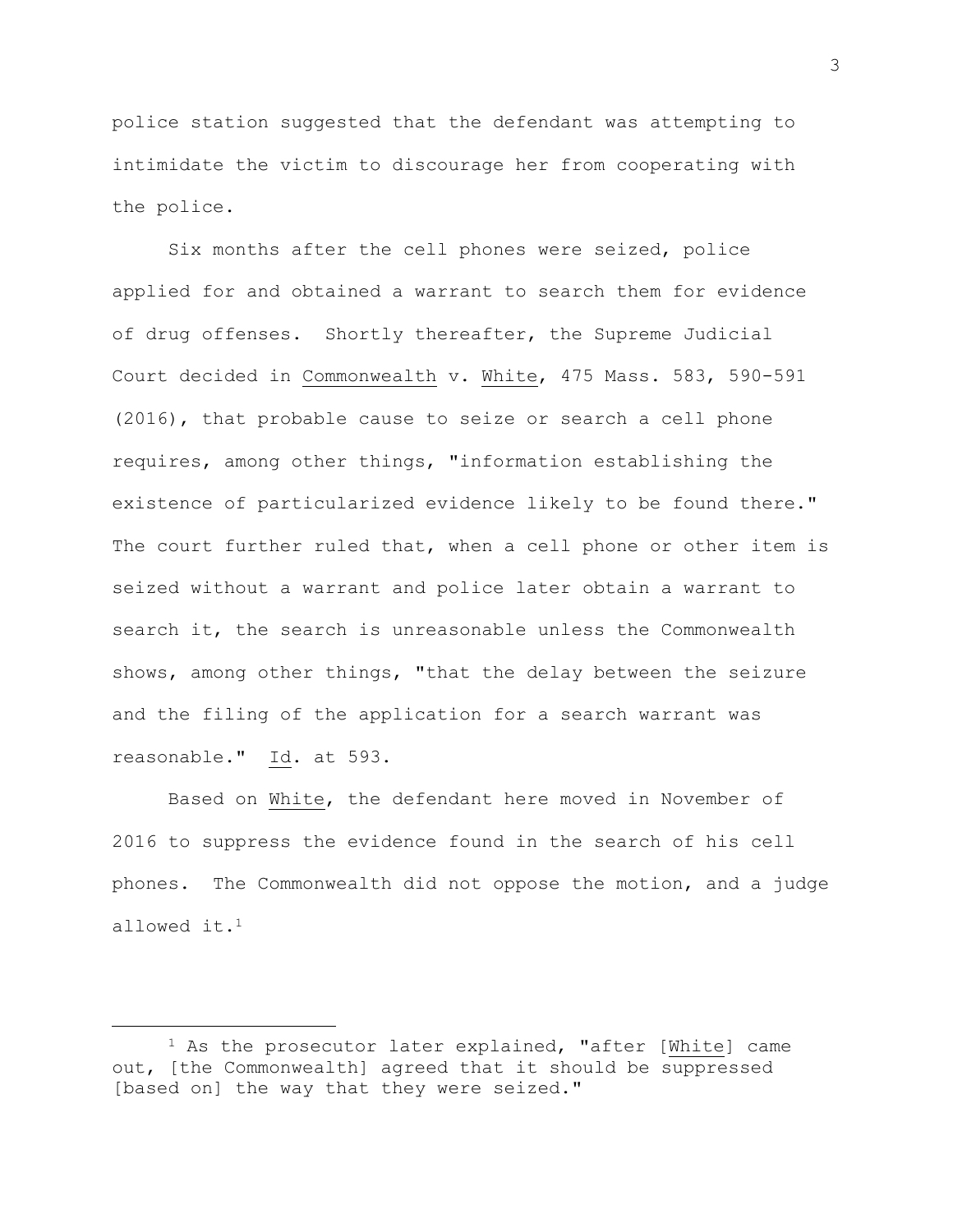In February of 2017, the defendant pleaded guilty to possession of a sawed-off shotgun, an armed career criminal violation (G. L. c. 269, § 10G [b]), strangulation, assault and battery by means of dangerous weapon, four counts of intimidating a witness, and three counts of assault and battery.<sup>2</sup> An indictment for conspiracy to violate G. L. c. 94C was dismissed. The defendant was sentenced to concurrent State prison terms of ten years to ten years and one day on the sawedoff shotgun and armed career criminal charges, to be followed upon release by concurrent three-year probationary terms on the other offenses. One of the special conditions of probation requires the defendant to stay away from and have no contact, directly or indirectly, with the victim and her family.

At the time of sentencing, the defendant moved for the return of his cell phones, asserting that they were no longer needed as evidence. The Commonwealth filed no opposition. A judge allowed the motion and ordered that the cell phones, being held by the Braintree police, be returned to the defendant or his authorized representative.

More than eight months later, the Commonwealth filed a "motion for clarification" of the order that the cell phones be

 $2$  Although the record before us is not entirely clear, it appears that the same person was the victim of all of the assaultive and witness intimidation offenses.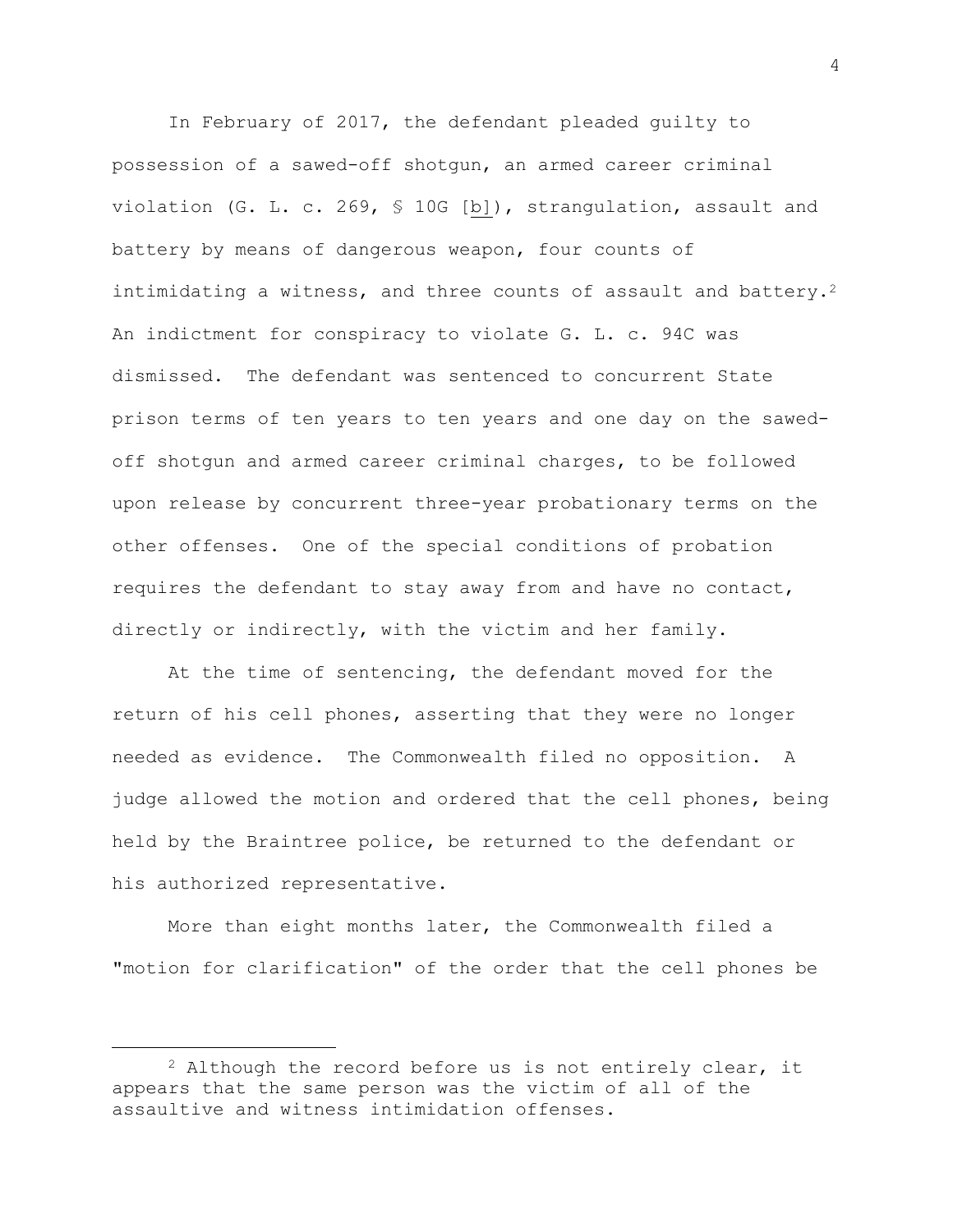returned. The motion stated that, when the search warrants for the cell phones had been executed, two of the cell phones were found to contain "numerous and sexually explicit photographs and videos of the defendant and [the victim]." The Commonwealth sought approval, before returning those cell phones, to wipe their memories "by engaging the factory reset option" to ensure that "no sexually explicit photographs or videos of the victim [could] be given to the defendant's representatives for possible retaliation for her participation in the prosecution."

Regrettably, the Commonwealth's motion was unsupported by any affidavit, the hearing on the motion was nonevidentiary, and the judge made no findings of fact.<sup>3</sup> From the representations of the prosecutor and defense counsel at the hearing, however, we glean the following. The defendant was serving a ten-year prison sentence, during which time he himself could not have access to the cell phones themselves even if they were returned to his representative (who was likely to be his brother). The Commonwealth made no claim that any data on the cell phones was still needed as evidence,  $4$  was contraband, was the fruit of any

<sup>&</sup>lt;sup>3</sup> The judge was not the same as the judge who had ordered the cell phones suppressed or the plea judge.

<sup>4</sup> The prosecutor stated that one of the cell phones contained two photographs of the sawed-off shotgun, but that even after that evidence was suppressed, the defendant had pleaded guilty to possessing the shotgun.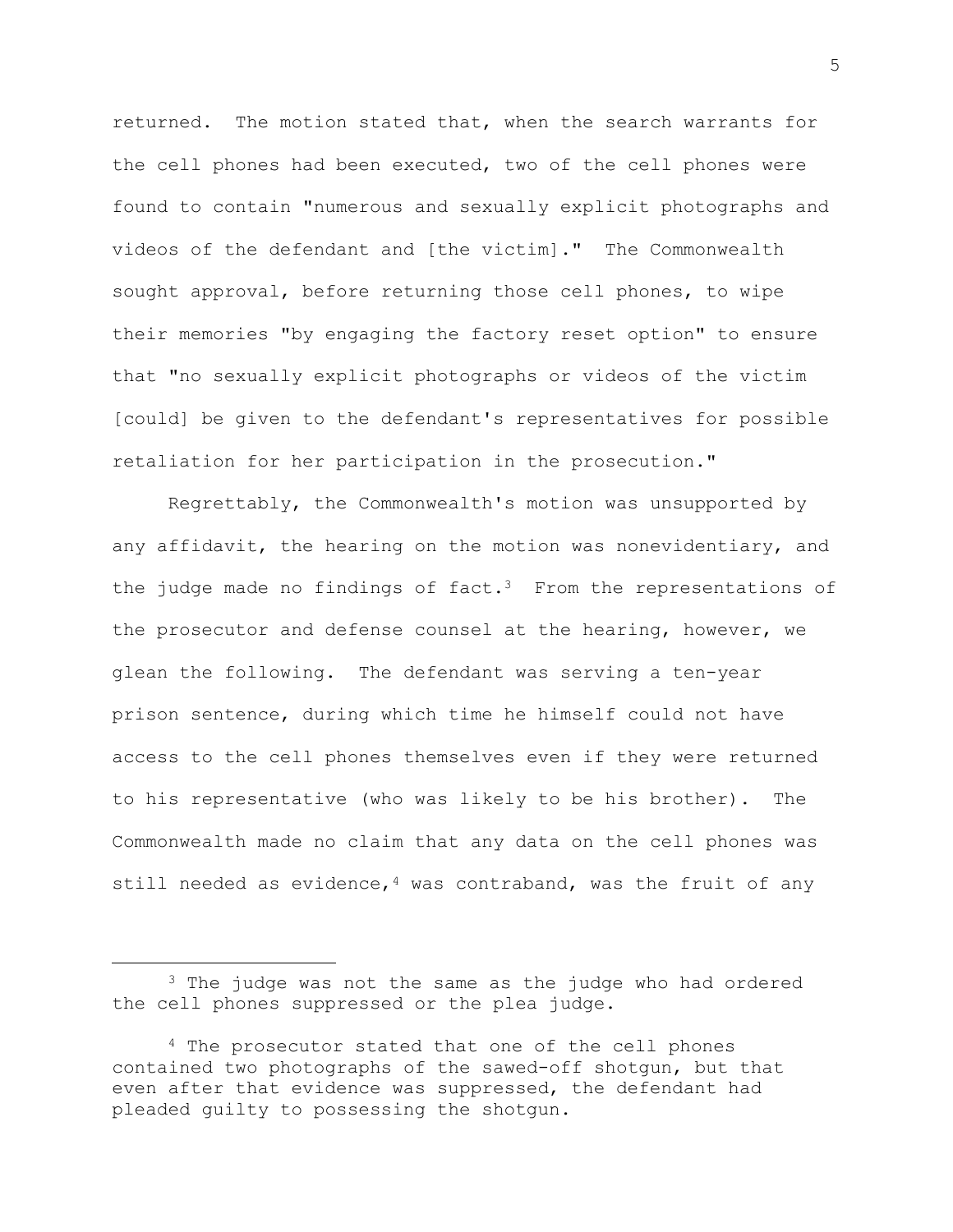crime, or was the property of the victim or anyone other than the defendant.

The Commonwealth's sole reason for seeking to wipe the cell phones was that materials like the videos and photographs had "been used against victims in the past, and [the prosecutor] certainly [did not] want it coming from [his] office or the Braintree police." Defense counsel responded that there was no evidence that the defendant would use any data on the cell phones against the victim and no motive for him to do so. He was already serving a ten-year sentence, and "[a]ny kind of threat or embarrassment on the [I]nternet against the victim . . . would certainly come back to [the defendant] immediately."

When the cell phones were first searched, defense counsel had been given a compact disc or other storage medium containing a "dump" of the data on the cell phones. The prosecutor stated that he had "no doubt" that defense counsel could access any data the defendant wanted. Defense counsel disagreed, asserting that the data dump was generated by software designed to perform forensic searches of the cell phones, and she had found the data in the dump to be difficult for a lay person to search or navigate. She asserted that the defendant or his family would want access to material on the cell phones such as family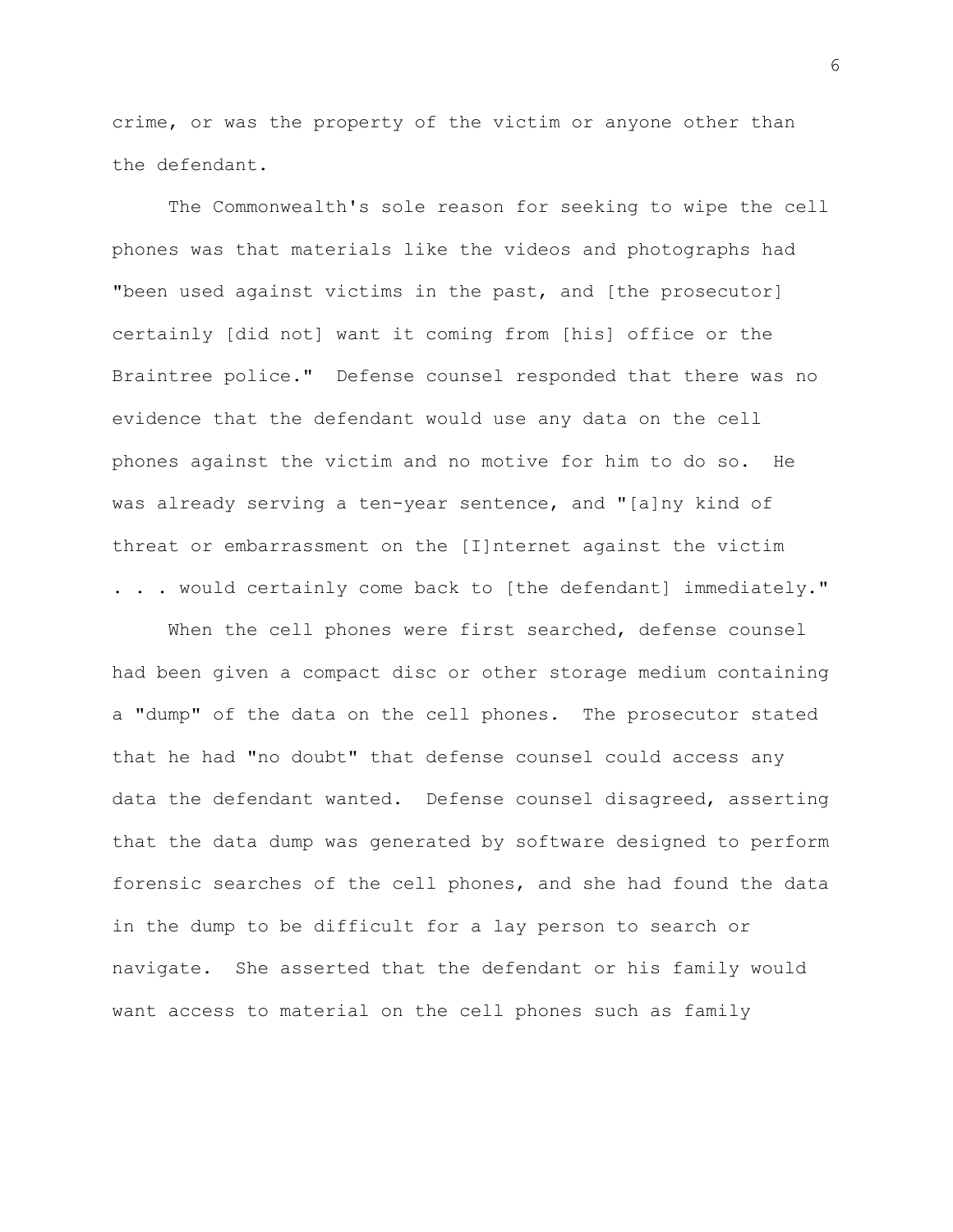$photography$ ,  $10q-in$  information for social media applications, and contact information such as telephone numbers -- data that was difficult to find in the data dump. She further stated that, before the Commonwealth filed its motion, the defendant had unsuccessfully attempted to settle the matter on the basis that the defendant "doesn't want these controversial photos returned  $\ldots$  if he can avoid it[,] because it protects him from any future allegations. And we had suggested to the Commonwealth, maybe we can just delete the data that is of concern."

The prosecutor asserted, however, that, due to the amount of data on the cell phones and the different forms in which it existed, it was not feasible to go through the cell phones to find and delete only the videos and photographs of the victim.<sup>6</sup> Even if certain files were found and deleted, he argued, they might still exist in other forms elsewhere on a given cell phone; "[t]he only thing that we reasonably can do is wipe the entire phone." In contrast, defense counsel stated her belief, based on her review of all of the images in the data dump, that the videos in question had already been deleted from the cell

L,

<sup>5</sup> The defendant was "going to spend ten years in jail and the vast majority of the photographs that he has of his family are existing on these cell phones."

<sup>6</sup> No expert or other evidence was offered in support of this assertion.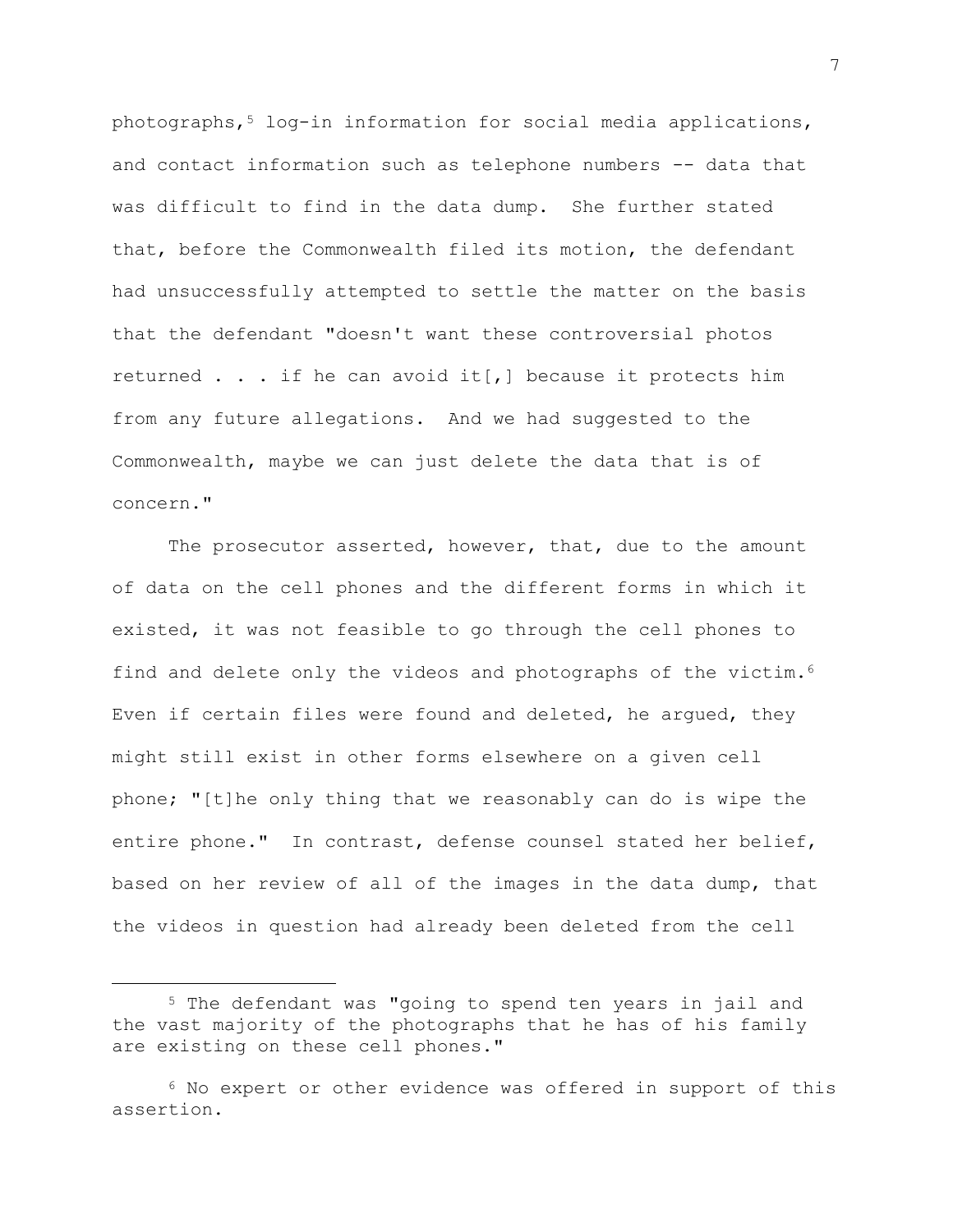phones and appeared in the data dump only because the deleted data had been forensically recovered; they would not be accessible on the cell phones themselves. Defense counsel stated that, in her review, she had seen one video of "sexual activity" and one video and twenty-five photographs in which the defendant was either "in a cuddling position or kissing the victim." She asserted that there was nothing unlawful in the videos and photographs themselves; the Commonwealth did not disagree.

The judge expressed concern that, if the cell phones were returned without being wiped, the materials at issue would be available to the defendant's brother or others, who might disseminate them, intentionally or otherwise, and thereby harm the victim. "[T]he [c]ourt has some responsibility  $\ldots$ . whether it's for nefarious purposes or even mistakenly done, to protect a victim of crime when . . . I haven't seen really a compelling need that the defendant needs the information that he's talking about here[,] particularly given the fact that he won't even have access to the [cell] phone[s] for some period of time." The judge acknowledged that there was "a level of speculation involved in the Commonwealth's position" as to what remained on the cell phones; nevertheless, he was "not persuaded that the balance necessarily weighs heavily in favor of the defendant." Allowing the cell phones to be wiped would "avoid[]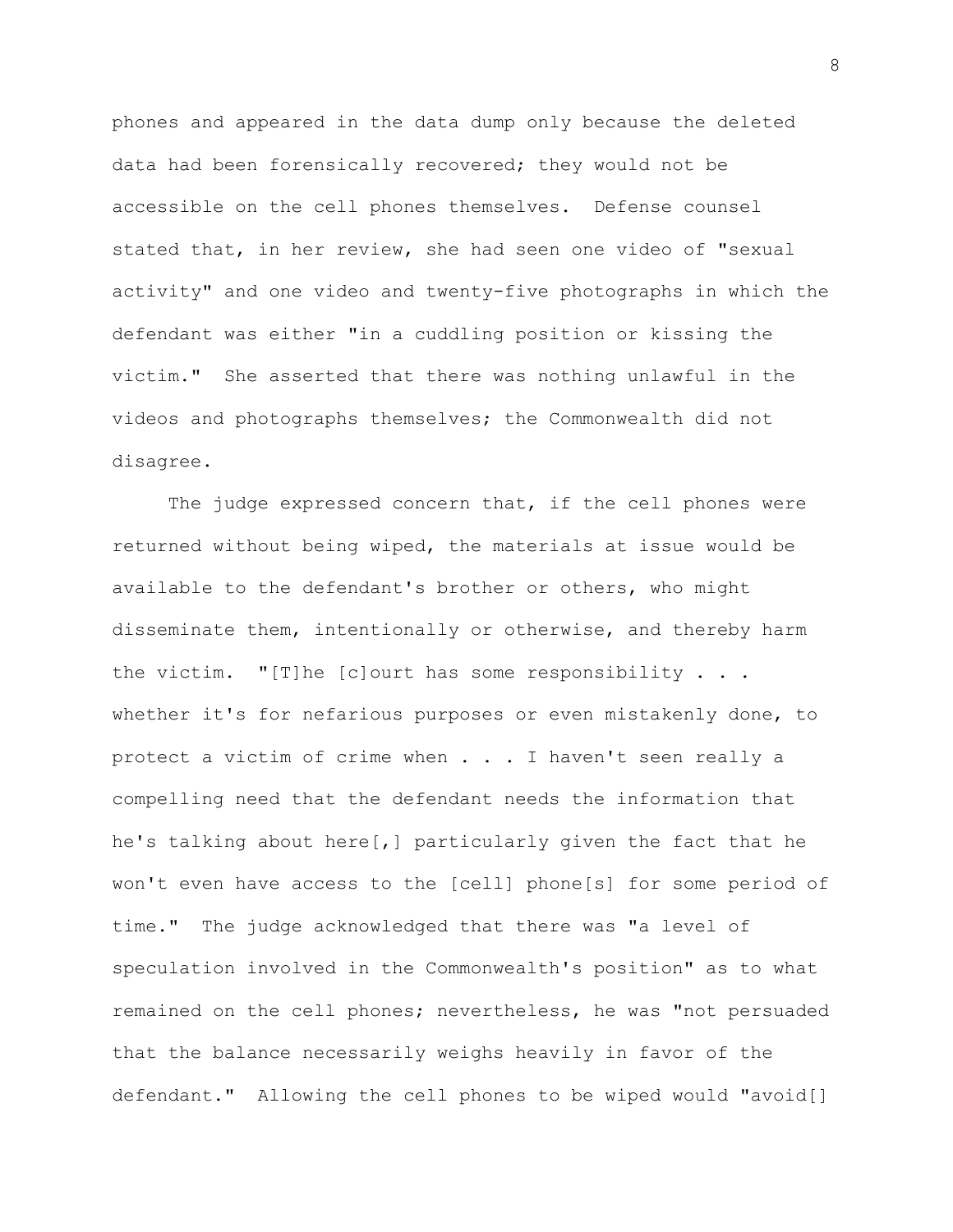a risk which is far greater than the perceived needs of the defendant."

The judge thus allowed the Commonwealth's motion to approve the wiping of the phones. He ordered, however, that the defendant first be afforded time to list for the Commonwealth any specific data he wished to obtain from the phones before they were wiped. The defendant appealed and obtained a stay of any data erasure pending appeal.<sup>7</sup>

Discussion. 1. Governing law. We begin by acknowledging the strong constitutional protections against governmental deprivations of private property. "[N]o part of the property of any individual can, with justice, be taken from him, or applied to public uses, without his own consent, or that of the representative body of the people." Art. 10 of the Massachusetts Declaration of Rights. "[N]o subject shall be . . . deprived of his property . . . or estate, but by the judgment of his peers, or the law of the land." Art. 12 of the Massachusetts Declaration of Rights. See art. 14 of the Massachusetts Declaration of Rights; Fourth and Fifth Amendments to the United States Constitution.

a<br>B

<sup>&</sup>lt;sup>7</sup> So far as the record shows, the cell phones remain in the Commonwealth's custody.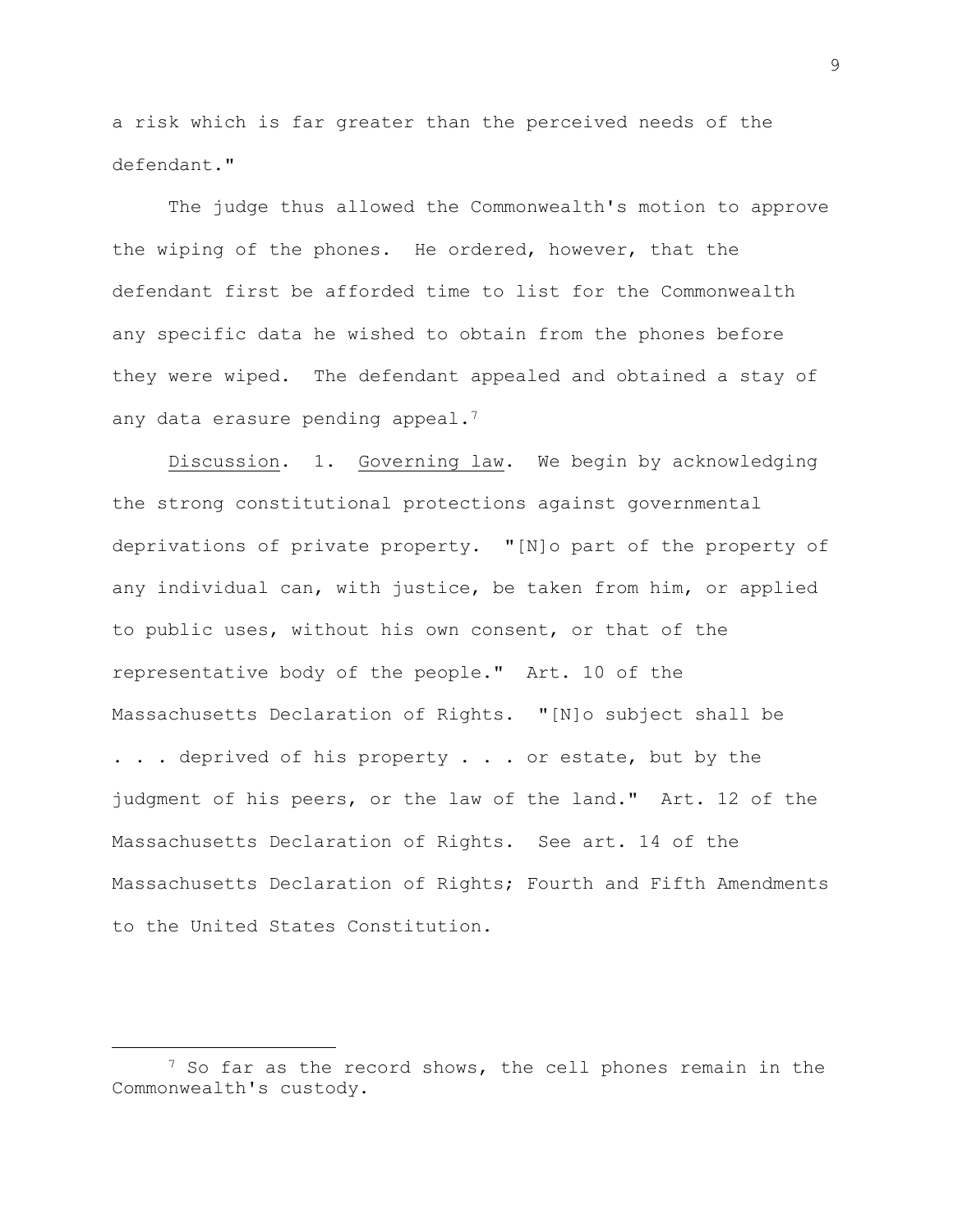These protections are recognized to some extent in G. L. c. 276, § 3, which governs property lawfully seized pursuant to a warrant. Once such property is no longer needed as evidence, any such property obtained in the commission of a crime must promptly be returned to its owner. Id., citing G. L. c. 276, § 1, cl. First. The statute goes on to provide that, except for certain categories of property (none of which is relevant here), 8 "all other property seized in execution of a search warrant shall be disposed of as the court or justice orders and may be forfeited and either sold or destroyed, as the public interest requires, in the discretion of the court or justice." G. L. c. 276, § 3. By its terms, however, the statute is limited to property seized pursuant to a warrant. See Commonwealth v. Rufo, 429 Mass. 380, 384 (1999) ("there is no basis for extending the reach of G. L. c. 276, § 3, beyond its terms to [cover] property not seized pursuant to a warrant").

As to property unlawfully seized without a warrant, the Supreme Judicial Court has recognized that, "[i]f a defendant moves for the return of property which a judge has already

<sup>8</sup> Certain property is to be disposed of in specified ways, including diseased or tainted animals, meat, fish, or produce of any kind; various types of guns, knives, and other dangerous weapons; certain monies; and property the forfeiture and disposition of which is provided for in any other general or special law. G. L. c. 276,  $\frac{1}{5}$  3 (a) - (d).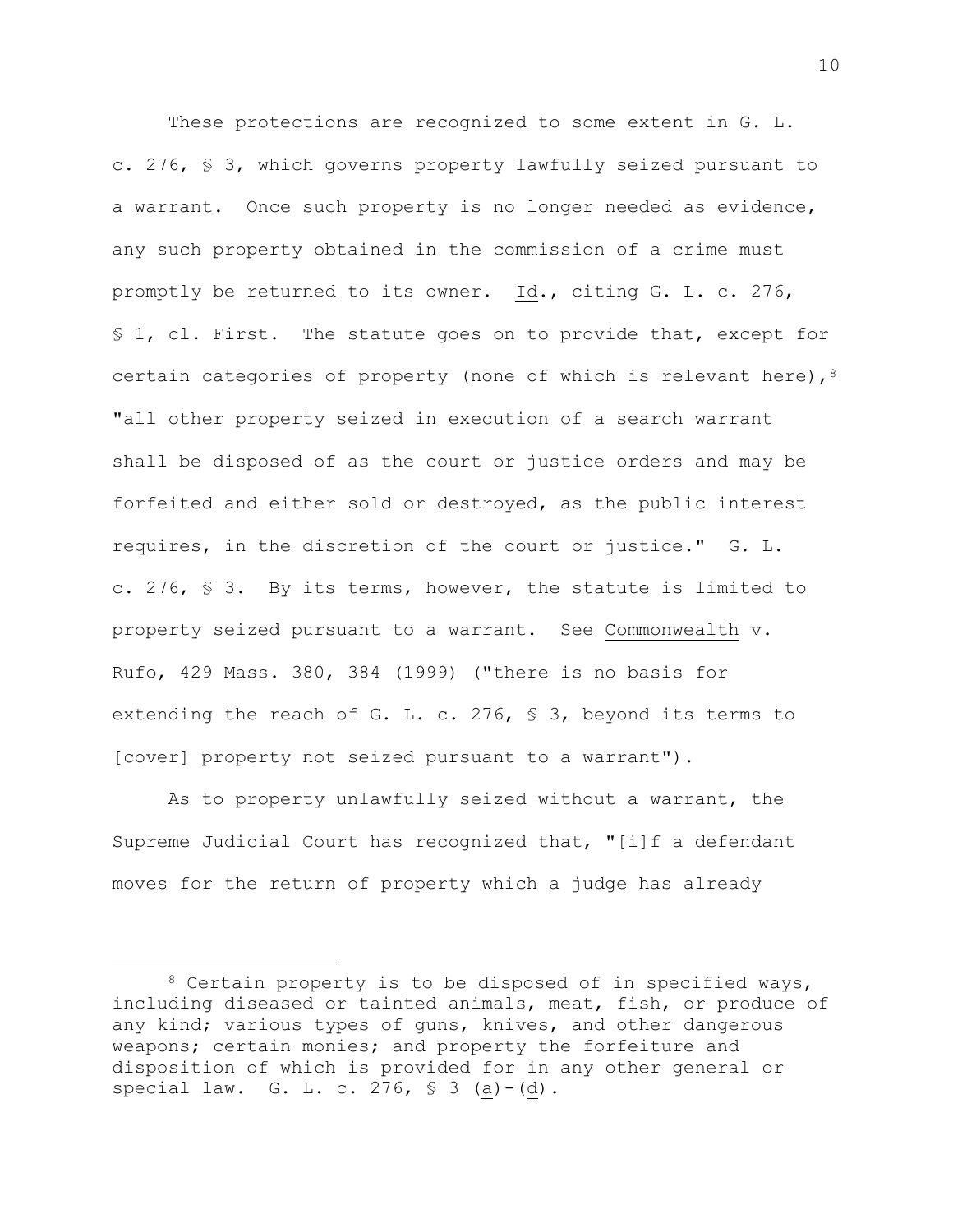determined in the same proceeding was unlawfully seized, and no third person has any reasonable claim to the property, the judge has the authority to enter any appropriate order concerning the return of the property (or, if it has been lost or destroyed, payment of its fair market value)." Commonwealth v. Sacco, 401 Mass. 204, 208 (1987). See Commonwealth v. One 2004 Audi Sedan Auto., 456 Mass. 34, 45 (2010). As indicated in Sacco, supra at 205, 207, such a motion should be supported by affidavit and otherwise comply with Rule 61 of the Rules of the Superior Court (2019).

2. Basis for judge's order. The Sacco rule governs here. A judge in the defendant's criminal prosecution determined that the cell phones were unlawfully seized; the defendant filed a properly-supported motion seeking the return of the cell phones, including their data, to his authorized representative (because he is in prison); and no third person had any reasonable claim to the cell phones or data.<sup>9</sup> The Commonwealth did not oppose the motion, and a judge allowed it. The remaining question, then, is whether it was "appropriate" for another judge, acting on the Commonwealth's motion filed after an eight-month delay, to allow

<sup>9</sup> The Commonwealth has not argued that the victim has an ownership interest in or other claim to the videos and photographs at issue, nor did the Commonwealth suggest that the videos or photographs were taken without her consent.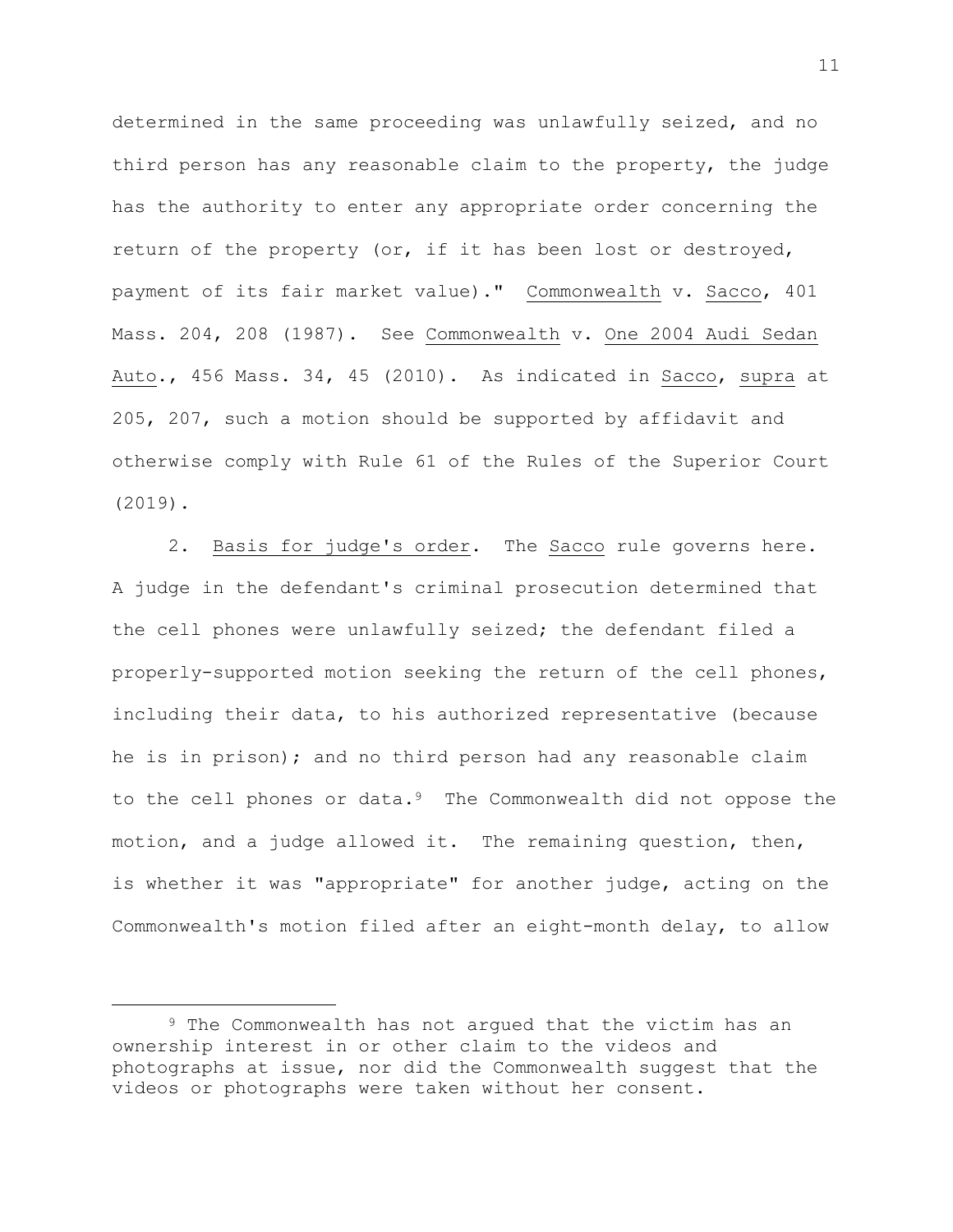the Commonwealth to destroy the defendant's data before returning the cell phones to him.

That question is not answered by an unguided balancing of the defendant's interests in regaining possession of what is his against the Commonwealth's asserted interests in keeping or destroying it. "[T]he concept of private property represents a moral and political commitment that a pervasive disposition to balance away would utterly destroy. The commitment is enshrined in our Constitutions." Goulding v. Cook, 422 Mass. 276, 278 (1996). Those constitutional protections, and a judge's determination that the property was unlawfully seized, require a different starting point.<sup>10</sup>

We thus begin with a strong presumption that the defendant is entitled to the return of his property -- without regard to whether he has shown any need for  $it^{11}$  -- and then ask whether

 $10$  In a related context, "[w]hen a criminal conviction is invalidated by a reviewing court and no retrial will occur . . . the State [is] obliged to refund fees, court costs, and restitution exacted from the defendant upon, and as a consequence of, the conviction." Nelson v. Colorado, 137 S. Ct. 1249, 1252 (2017). See Commonwealth v. Martinez, 480 Mass. 777, 779 (2018).

<sup>11</sup> Cf. Loretto v. Teleprompter Manhattan CATV Corp., 458 U.S. 419, 434-435 (1982) (governmentally-mandated permanent physical occupation of small area of property is a taking, "without regard to whether the action . . . has only minimal economic impact on the owner," and "is perhaps the most serious form of invasion of an owner's property interests," because it interferes with rights to possess, use, and dispose of property). See Goulding, 422 Mass. at 277-278.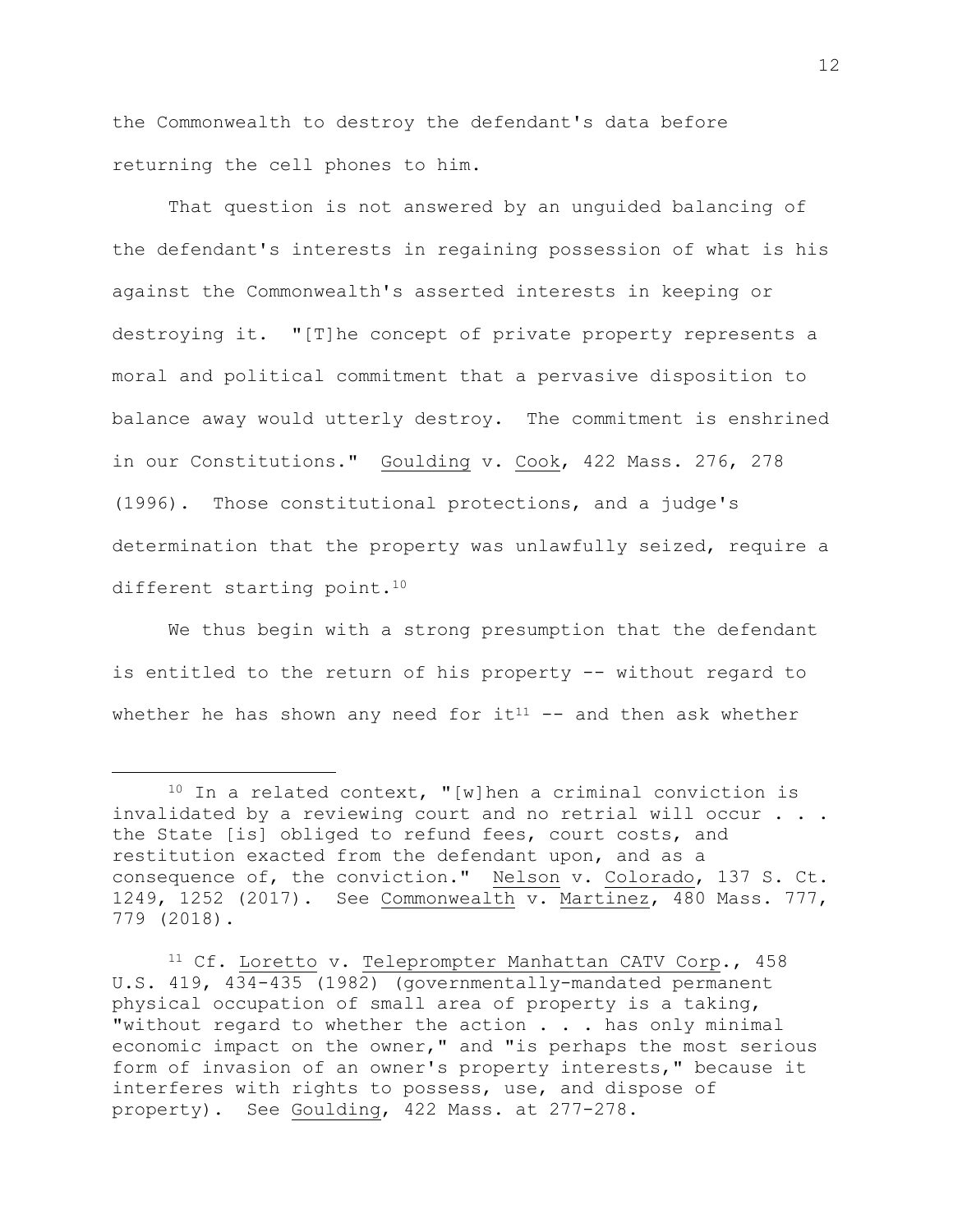the Commonwealth has shown a proper legal basis for refusing to return it. Contrary to the Commonwealth's argument, there is no such authority in G. L. c. 276, § 3. Even if the statute applied to property unlawfully seized without a warrant, but see Rufo, 429 Mass. at 384, none of its provisions governing specific categories of property applies here. See note 8, supra. For other types of property, the statute contains a catch-all clause directing that such property "shall be disposed of as the court or justice orders and may be forfeited and either sold or destroyed, as the public interest requires, in the discretion of the court or justice." G. L. c. 276, § 3. But that provision adds no guidance, even by implication, to what the court recognized in Sacco is a judge's authority, when a defendant seeks return of unlawfully seized property to which no third person has any reasonable claim, "to enter any appropriate order concerning the return of the property (or, if it has been lost or destroyed, payment of its fair market value)." Sacco, 401 Mass. at 208. Indeed, the catch-all clause for property seized pursuant to a warrant, insofar as it refers to forfeiture and sale or destruction of the property based on the broader public interest, appears to conflict with what the Sacco court assumed would be the focus of an "appropriate order" regarding unlawfully seized property: the return of the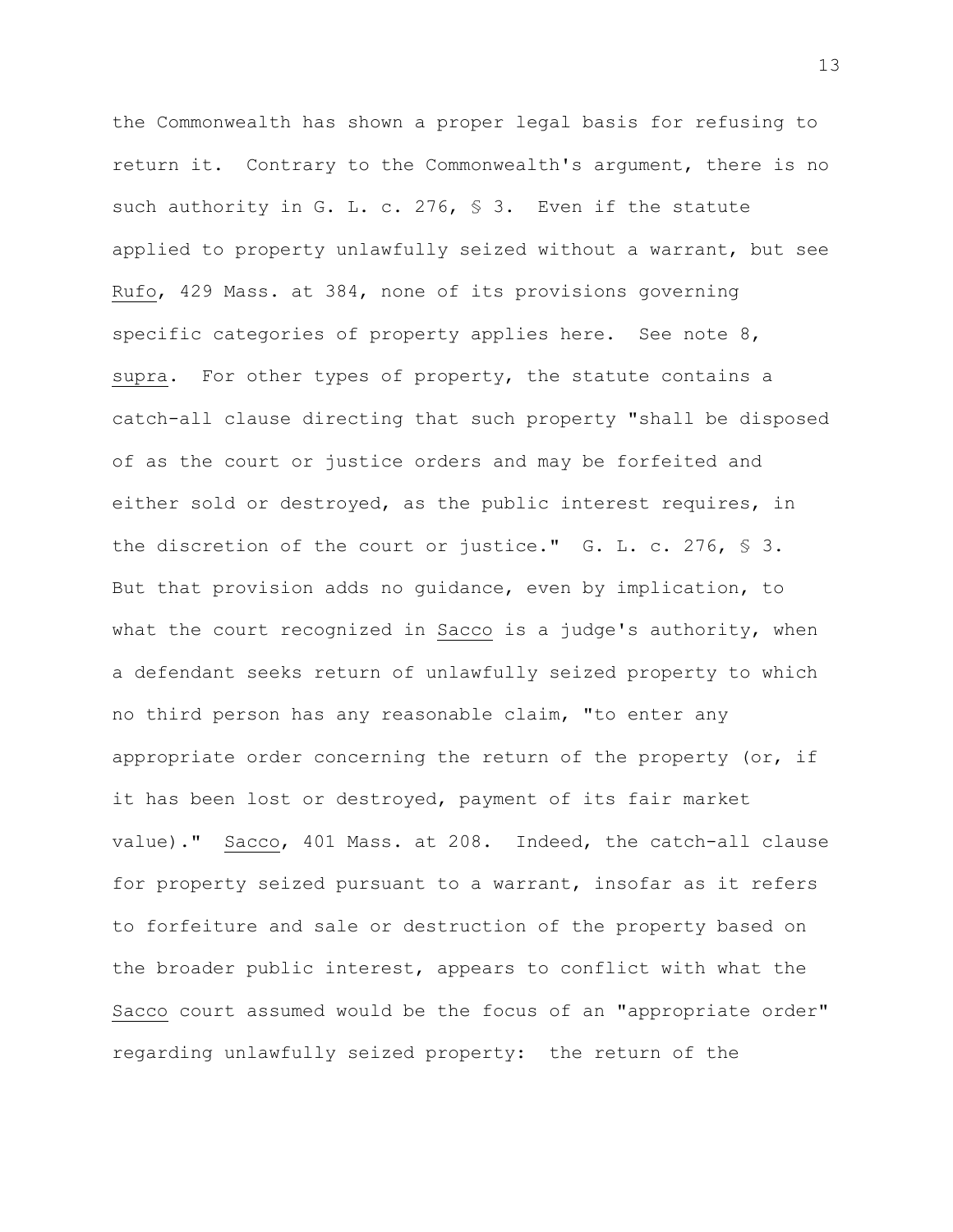property, or payment to the defendant of its fair market value if it had been lost or destroyed. See id.

Simply put, the lawful seizure of property pursuant to a warrant furnishes a basis for a judge's discretionary determination of how to dispose of that property if the statute is otherwise silent. But when, as here, property is unlawfully seized without a warrant, cannot be used as evidence,  $12$  and is not unlawful to possess, it should be returned, upon proper motion, to its undisputed owner or the owner's representative. Even if a judge could order otherwise based on proof that the property needed to be retained or destroyed in order to further some compelling public interest, there was no such showing here.

The Commonwealth argues that the judge here properly considered the likelihood that, unless the cell phones were wiped, the data on them could be used to harm the victim. But the Commonwealth points to no statute or decisional law authorizing the seizure and destruction of otherwise-lawful property on the ground that it might be used to commit a crime

<sup>12</sup> We recognize that there are circumstances in which unlawfully seized items may still be used as evidence. See, e.g., Commonwealth v. Olsen, 405 Mass. 491, 493-494 (1989) (probation revocation proceedings). Cf. One 1958 Plymouth Sedan v. Pennsylvania, 380 U.S. 693, 695-698 (1965) (exclusionary rule applies in "quasi-criminal" forfeiture proceedings [citation omitted]); Commonwealth v. Nine Hundred & Ninety-Two Dollars, 383 Mass. 764, 765 n.2 (1981) (same).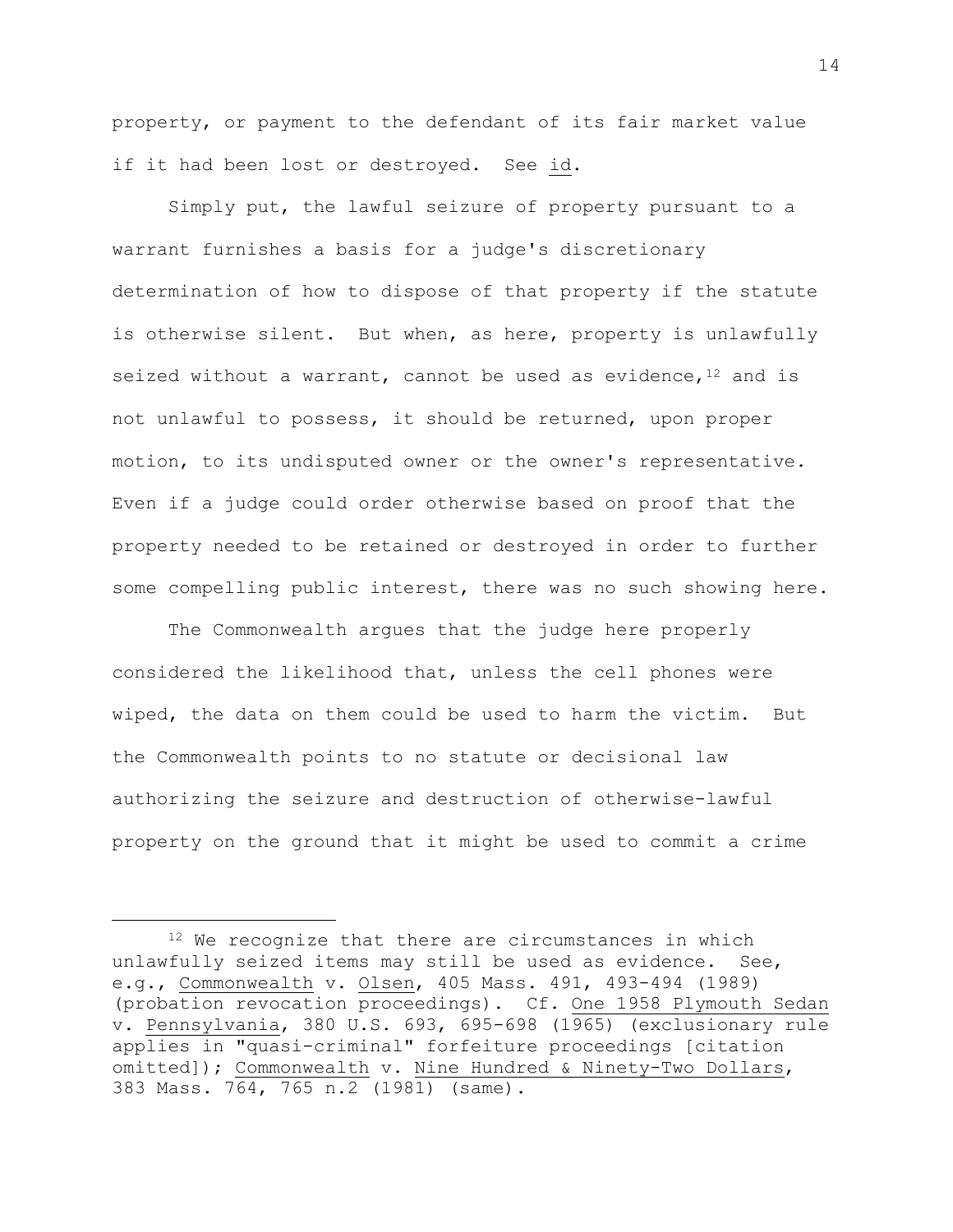or inflict other harm in the future. Nor does the Commonwealth point to any law allowing unlawfully seized property to be forfeited and destroyed on such a basis.<sup>13</sup>

Even if, on some record, such seizure and destruction might be allowed, the judge here made no finding that the harm would occur unless the cell phones were wiped. The judge's statement that wiping the cell phones would "avoid[] a risk which is far greater than the perceived needs of the defendant," was not a finding of fact that such harm was in any sense likely. Rather, it was an interest-balancing conclusion -- one that erroneously put the burden on the defendant to show a need to possess what was already his.

Nor has the Commonwealth persuaded us that wiping the cell phones was authorized by the "public interest" standard of G. L. c. 276, § 3, as interpreted in Beldotti v. Commonwealth, 41 Mass. App. Ct. 185 (1996), cert. denied, 520 U.S. 1173 (1997). In that case, Beldotti, after his conviction of murder in the first degree as part of a "brutal sex crime" (citation omitted), id. at 185, sought the return of property seized from him pursuant to a warrant, id. at 188, including four dildos and

<sup>13</sup> Statutes such as G. L. c. 22C, § 45, governing (among other things) the disposition by State police of property taken from a person under arrest and not claimed within six months, are not relevant here.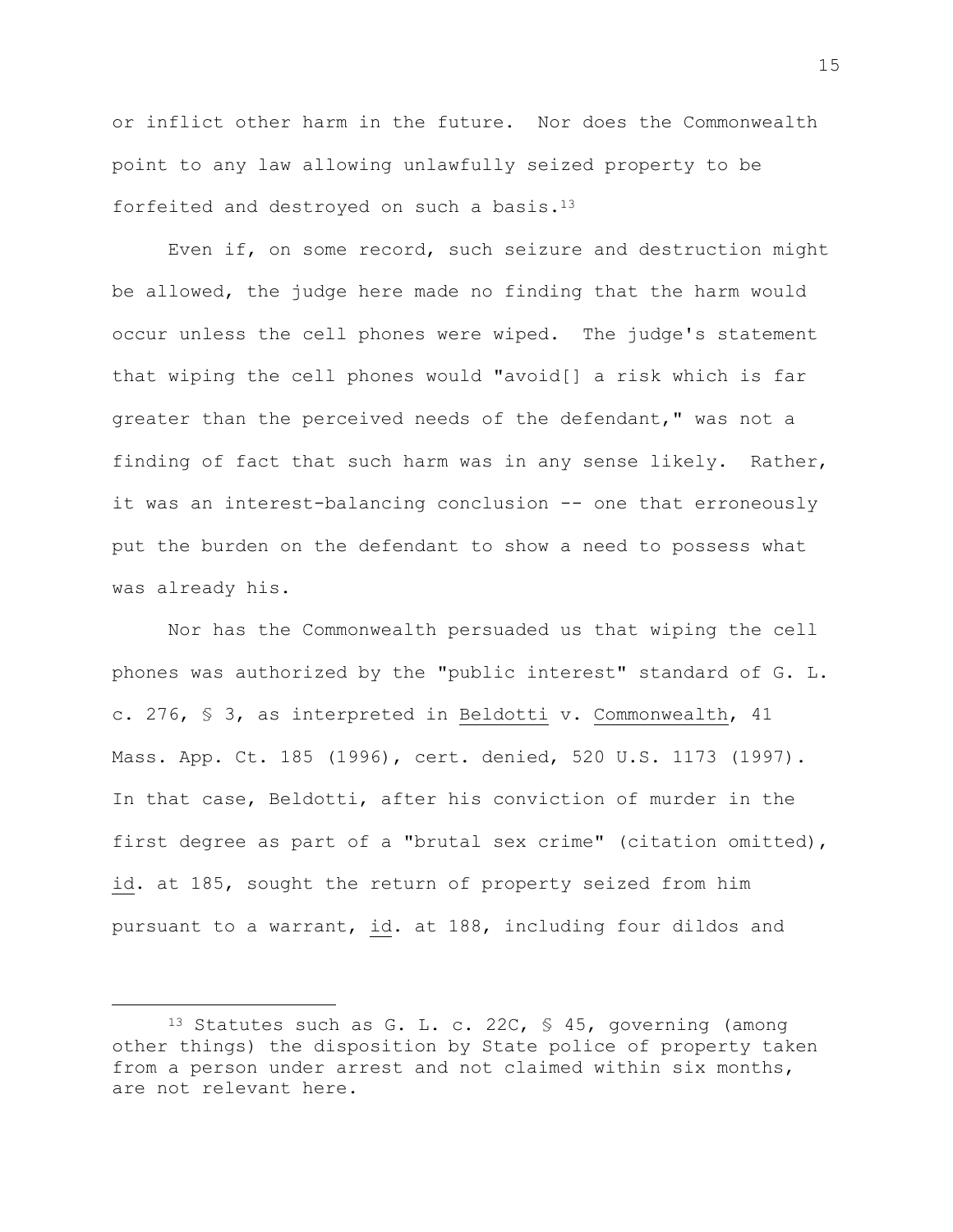numerous sexually explicit publications concerning the torture of women. Id. at 189. The court recognized that "property may not be forfeited simply because it is offensive or repugnant." Id. But in the case before it, there was "a connection between the property that Beldotti [sought] to have returned to him and the crime he committed." Id. He had mutilated and desecrated the victim's body and then taken graphic photographs of it. Id. "The items that Beldotti [sought] to have returned to him can be seen as being directly related to those acts, as having influenced his behavior, or as being relevant to an understanding of the psychological or physical circumstances under which the crime was committed." Id. Return of those items "would justifiably spark outrage, disgust, and incredulity on the part of the general public and thereby undermine its confidence in the criminal justice system." Id. It was thus "within the public interest to punish the offender for the criminal act by refusing to return the property."14 Id.

This case is unlike Beldotti, for two reasons. First, the seizure here was without a warrant and unlawful, and thus the public interest standard of G. L. c. 276, § 3, does not directly apply. Second, the facts here do not approach those in Beldotti. Any connection between the crimes and the property

<sup>&</sup>lt;sup>14</sup> The Beldotti approach was followed by the New Hampshire Supreme Court in State v. Gero, 152 N.H. 379, 384-386 (2005).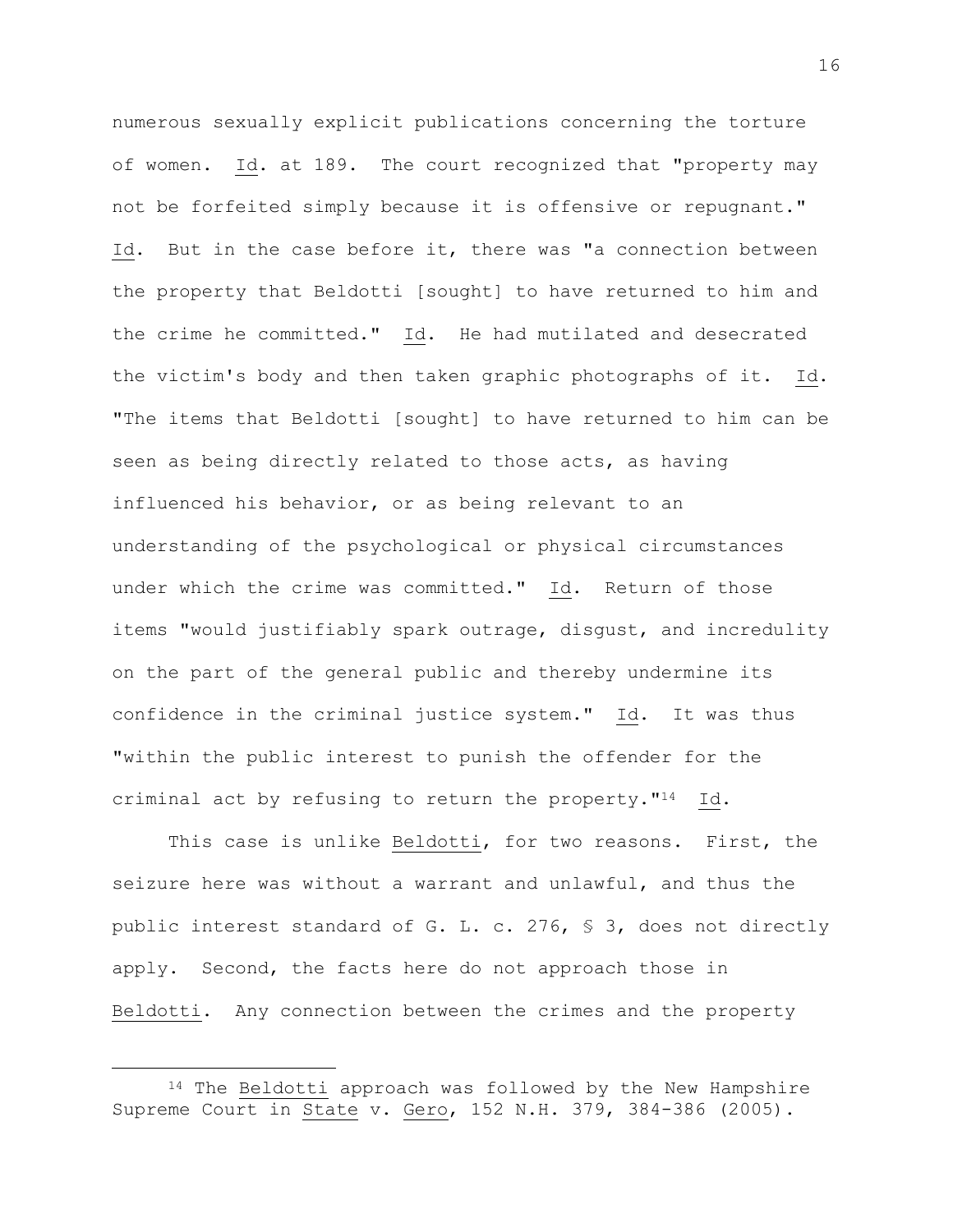here is far more attenuated than in that case and is insufficient to justify the judge (who we also note was not the sentencing judge) in imposing additional punishment on the defendant by allowing the Commonwealth to destroy the materials it had illegally seized.

3. Protection of victims. We recognize the importance of protecting victims from retaliation and further victimization by those who offended against them, and nothing we have said precludes the use of other mechanisms to provide such protection. In cases where the requested return of a defendant's property implicates these issues, we can envision them being addressed by the judge at the time of sentencing. In those instances, the Commonwealth  $-$  having had the opportunity to consult with the victim in accordance with the victims' bill of rights, G. L. c. 258B, § 3 -- could seek appropriate probation conditions regarding a defendant's dissemination of information, including visual materials, intended or likely to reach the victim. Cf. Commonwealth v. Pereira, 93 Mass. App. Ct. 146, 152-155 (2018). And, in cases governed by  $G. L.$ c. 276, § 3, the Commonwealth could ask that the sentencing judge apply the statute's "public interest" standard, as interpreted in Beldotti, 41 Mass. App. Ct. at 189, in determining the disposition of property seized pursuant to a warrant.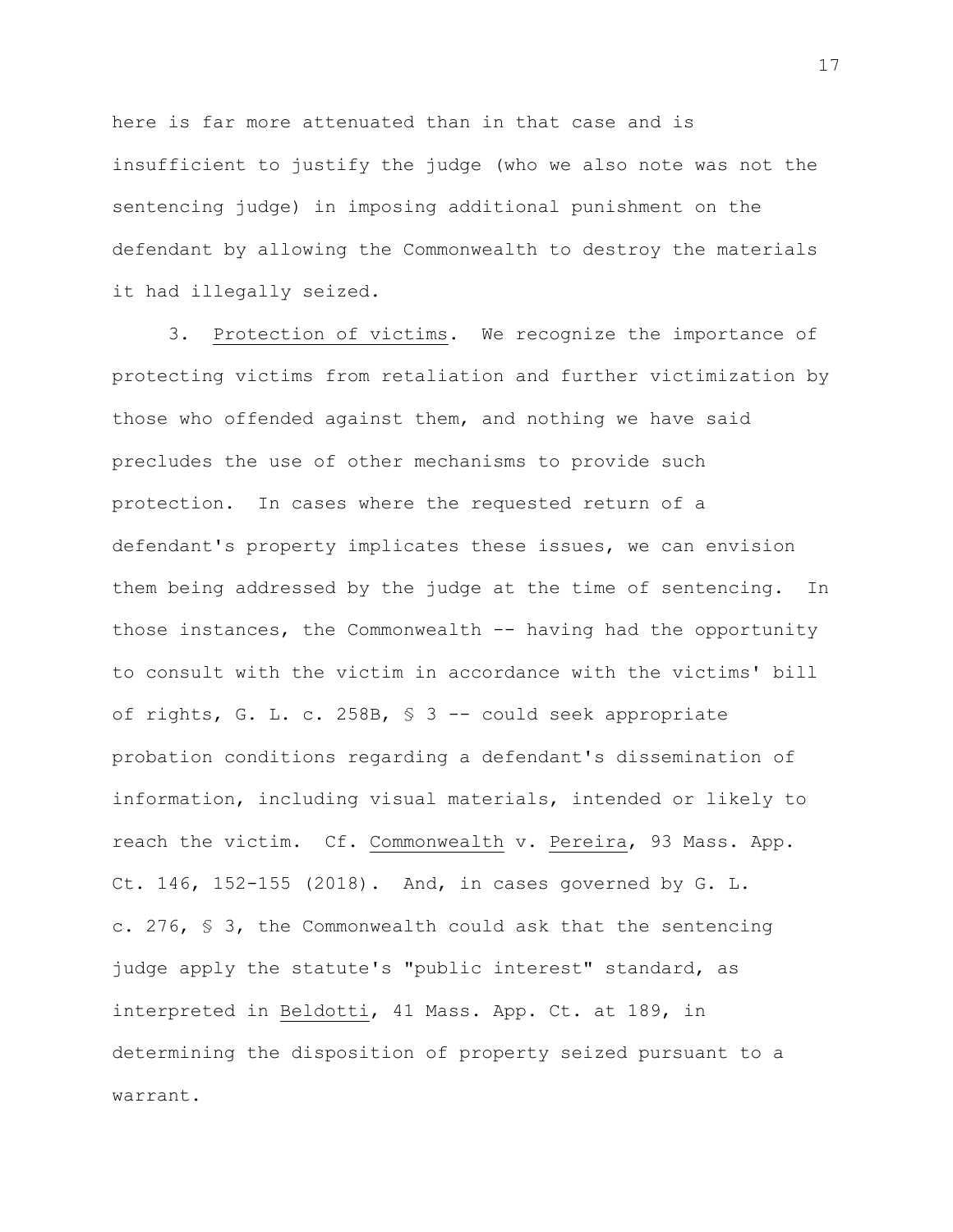A victim may also have a variety of other remedies available, depending of course on the circumstances of each case. See G. L. c. 209A (abuse prevention orders); G. L. c. 258E (harassment prevention orders); G. L. c. 214, § 1B ("right against unreasonable, substantial or serious interference with [personal] privacy," enforceable through equitable relief and damages).

State criminal laws provide further protections. Under the witness intimidation statute, G. L. c. 268, § 13B, a person may be subject to criminal punishment for engaging in conduct intended to "punish, harm or otherwise retaliate against" a witness, potential witness, or person who is aware of information relating to a violation of a criminal law.<sup>15</sup> State law also criminalizes the recording, among other things, of a sexually explicit video of a person in violation of that person's reasonable expectation of privacy and without that person's knowledge and consent.16 See G. L. c. 272, § 105. See

a<br>B

<sup>16</sup> We express no view on the possible application of the statute to this case. The record here is entirely silent on

<sup>&</sup>lt;sup>15</sup> Under an earlier version of the statute, it was unclear whether conduct aimed at punishing a witness or potential witness in a concluded proceeding was covered. See Commonwealth v. Hamilton, 459 Mass. 422, 431-437 (2011). In 2018 the Legislature rewrote the statute to address this issue and others. See St. 2018, c. 69, § 155. We of course do not decide any question regarding the interpretation of the statute in its current form.